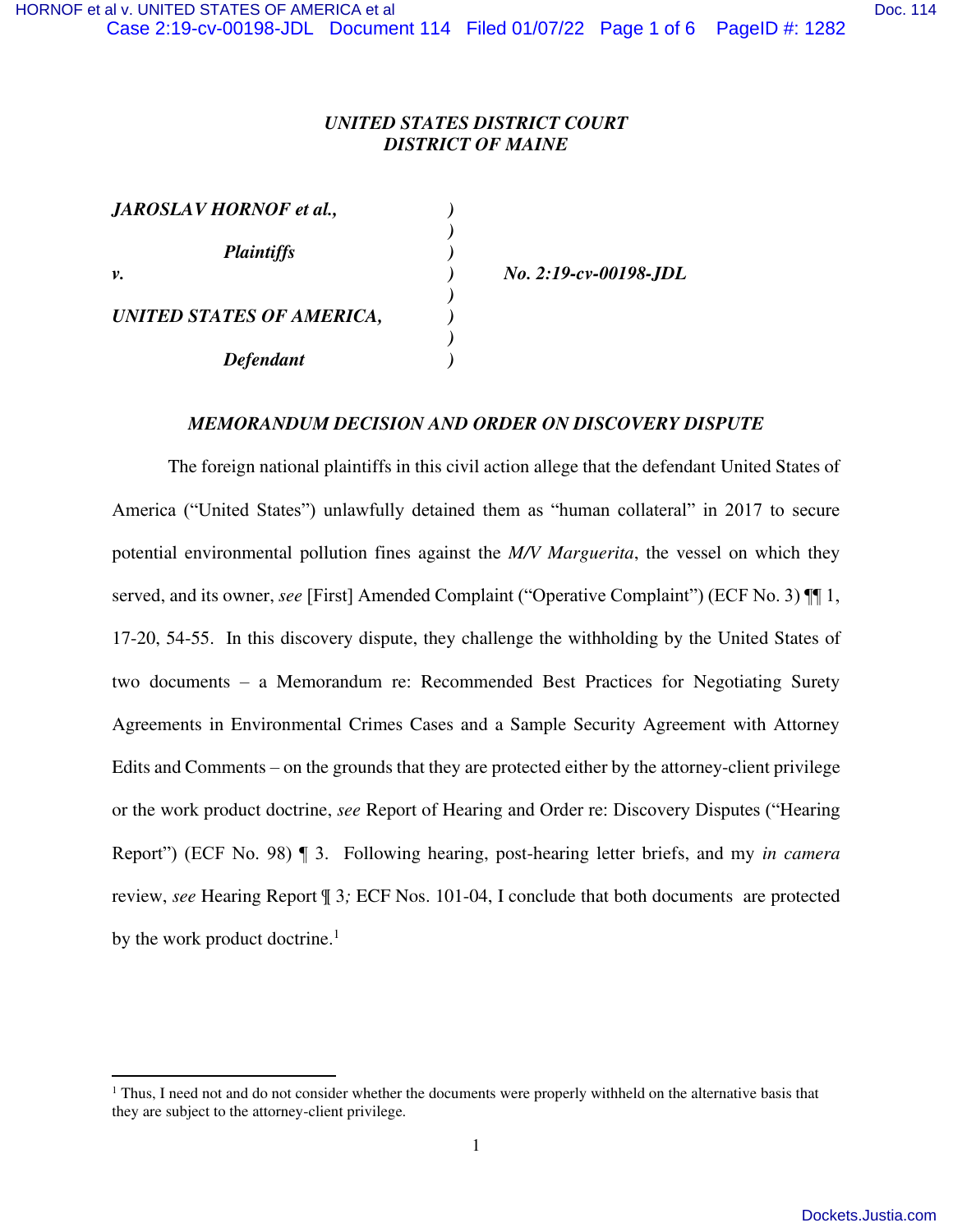### **I. Applicable Legal Standards**

Work product protection extends "to documents and other tangible things that are prepared in anticipation of litigation or for trial." *United States v. Textron Inc. & Subsidiaries,* 577 F.3d 21, 27 (1st Cir. 2009) (citation and internal quotation marks omitted); *see also* Fed. R. Civ. P. 26(b)(3)(A) ("Ordinarily, a party may not discover documents and tangible things that are prepared in anticipation of litigation or for trial by or for another party or its representative (including the other party's attorney, consultant, surety, indemnitor, insurer, or agent).").

 Rule 26(b)(3) does not displace the broader common law work product doctrine, first recognized by the Supreme Court in *Hickman v. Taylor*, 329 U.S. 495 (1947). *See, e.g., U.S. Info. Sys., Inc. v. Int'l Bhd. of Elec. Workers Local Union No. 3*, No. 00Civ.4763(RMB)(JCF), 2002 WL 31296430, at \*5 (S.D.N.Y. Oct. 11, 2002) (*Hickman* doctrine broader than Rule 26(b)(3)); *Maynard v. Whirlpool Corp.*, 160 F.R.D. 85, 87 (S.D. W.Va. 1995) (contours of work product doctrine distinct from those of Rule 26(b)(3)).

Common law work product doctrine protection extends to "the files and the mental impressions of an attorney" developed in the course of preparation for possible litigation, which may be reflected "in interviews, statements, memoranda, correspondence, briefs, mental impressions, personal beliefs, and countless other tangible and intangible ways[.]" *Hickman*, 329 U.S. at 497, 510-511.

"It is not enough to trigger work product protection that the *subject matter* of a document relates to a subject that might conceivably be litigated." *Textron,* 577 F.3d at 29 (emphasis in original). "It is only work done in anticipation of or for trial that is protected." *Id.* at 30. "Even if prepared by lawyers and reflecting legal thinking, materials assembled in the ordinary course of business, or pursuant to public requirements unrelated to litigation, or for other nonlitigation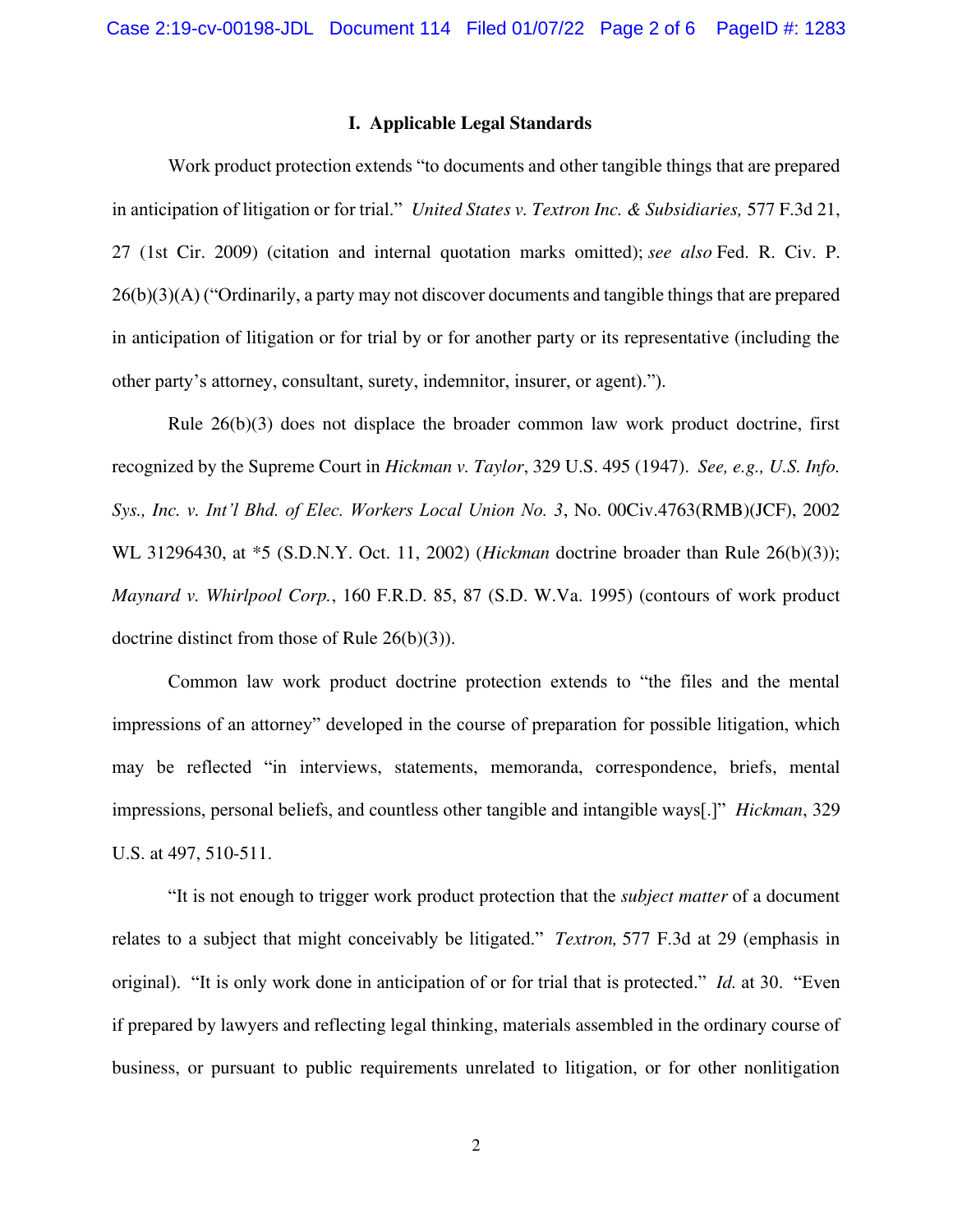#### Case 2:19-cv-00198-JDL Document 114 Filed 01/07/22 Page 3 of 6 PageID #: 1284

purposes are not under the qualified immunity provided by [work product protection]." *Id.* (citation and internal punctuation omitted). *See also, e.g., Am. Home Assurance Co. v. United States,* Civil Action No. 09-cv-258 (DMC), 2009 WL 3245445, at \*1 (D.N.J. Oct. 7, 2009) ("Documents created in the ordinary course of business that prove useful in future litigation are not protected by the work-product doctrine.").

"The party asserting the attorney-client or work product privilege bears the burden of showing that the privilege applies." *Vicor Corp. v. Vigilant Ins. Co.,* 674 F.3d 1, 17 (1st Cir. 2012). "If the privilege is established, the burden of proving any exception falls to its proponent." *Id.* Documents protected by the work product doctrine are discoverable if, *inter alia,* "the party shows that it has substantial need for the materials to prepare its case and cannot, without undue hardship, obtain their substantial equivalent by other means." Fed. R. Civ. P.  $26(b)(3)(A)(ii)$ .

### **II. Background**

As relevant here, the plaintiffs allege that (i) they had been crewmembers on the *M/V Marguerita*, a vessel of Liberian registry that was scheduled to and did arrive in the Port of Portland, Maine, on July 7, 2017, *see* Operative Complaint ¶ 17, (ii) on July 8, 2017, United States Customs and Border Protection (CBP) officials or those acting at their direction boarded the vessel and illegally insisted that the plaintiffs and all crewmembers return the valid papers granting their entry into the United States, *see id*. ¶ 52, (iii) the vessel, its owners, and the United States executed an Agreement on Security that required the vessel's owner and managers to leave the plaintiffs and six other crewmembers in the Portland area and to continue to "employ" them for the purpose of providing "assistance" to the United States for as long as the United States wanted, *see id*. ¶ 71, (iv) the agreement expressly provided that the vessel would not be allowed to leave unless and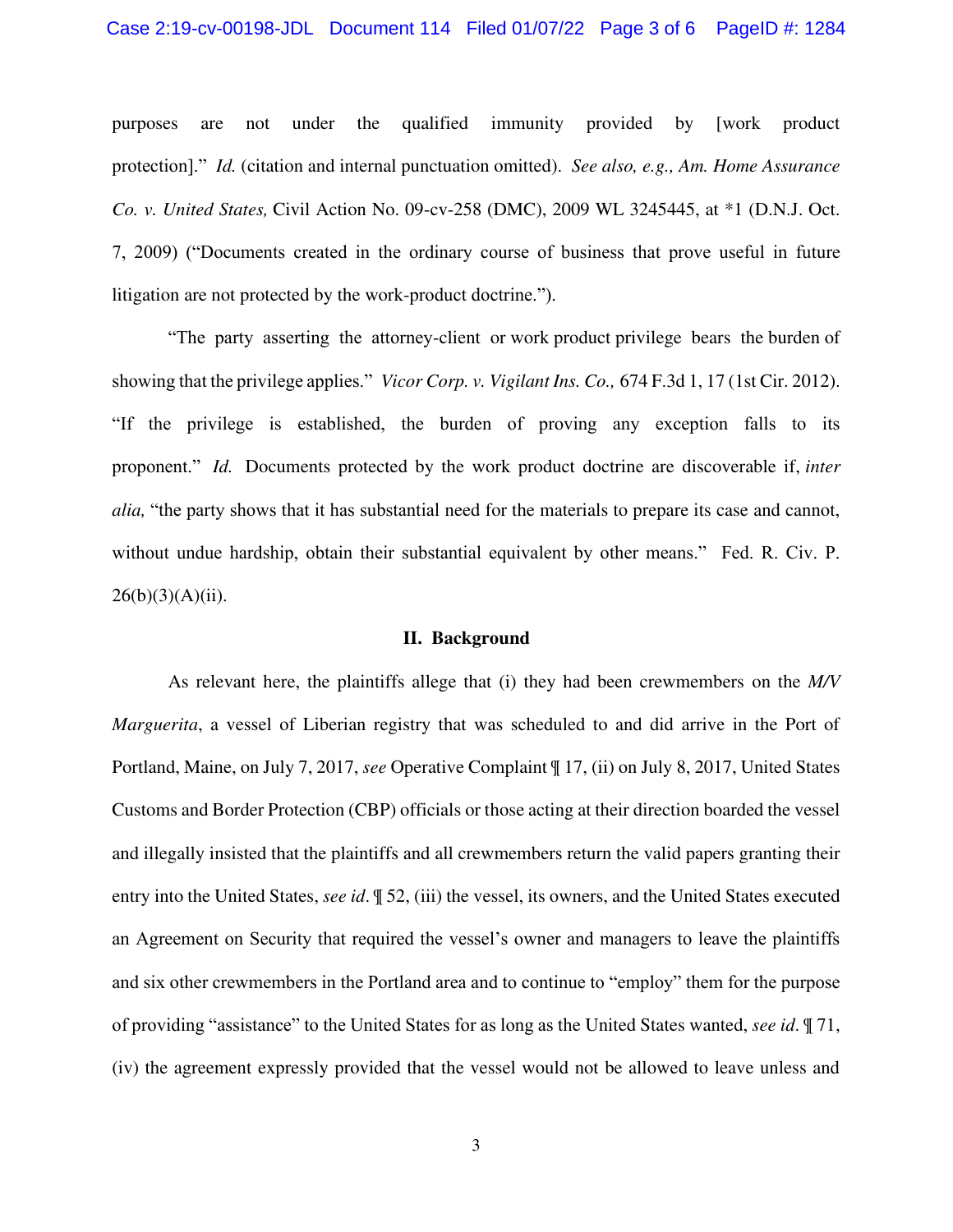until the plaintiffs were forced off it, *see id*., and (v) the plaintiffs were not parties to, and did not approve or consent to, the allegedly illegal agreement, *see id*. ¶ 72.

The Agreement on Security is part of the record in the underlying criminal case. *See* Agreement on Security (ECF No. 8-1), attached to Defendants' Motion to Quash Government's Application for "Ground Rules" (ECF No. 8), *United States v. MST Mineralien Schiffahrt Spedition und Transport GMBH*, No. 2:17-cr-00117-NT (D. Me., filed Sept. 1, 2017)*.*

#### **III. Discussion**

The United States carries its burden to demonstrate that the two documents at issue qualify as protected work product. My *in camera* review confirms that both (i) were prepared by "another party or its representative<sup>[1]</sup>. Fed. R. Civ. P.  $26(b)(3)(A)$  – the United States Coast Guard, (ii) contain the work product of Coast Guard attorneys, including their mental impressions, strategic advice, and practical guidance, and (iii) were "prepared in anticipation of litigation[,]" *id*., namely, criminal prosecution of vessels and vessel owners for the pollution of U.S. waters.

The plaintiffs' argument that the documents do not qualify for work product protection because they were not prepared for use in a specific case that was either pending or anticipated, *see* ECF No. 102 at 3; ECF No. 103 at 3, is unavailing. As the United States notes, *see* ECF No. 104 at 2-3, the First Circuit rebuffed an argument that documents were not subject to work product protection because the communications between attorneys therein "focused on ways to prevent similar mistakes in the future[,]" *Miss. Pub. Emps. Ret. Sys. v. Boston Scientific Corp*., 649 F.3d 5, 30-31 & n.24 (1st Cir. 2011) (for purposes of work product protection, documents at issue "fairly [could be] said to have been prepared or obtained because of the prospect of litigation") (citation and internal quotation marks omitted), and other jurisdictions have reached similar conclusions, *see, e.g*., *Nat'l Ass'n of Crim. Def. Laws. v. Dep't of Just. Exec. Off. for U.S. Atty's*, 844 F.3d 246,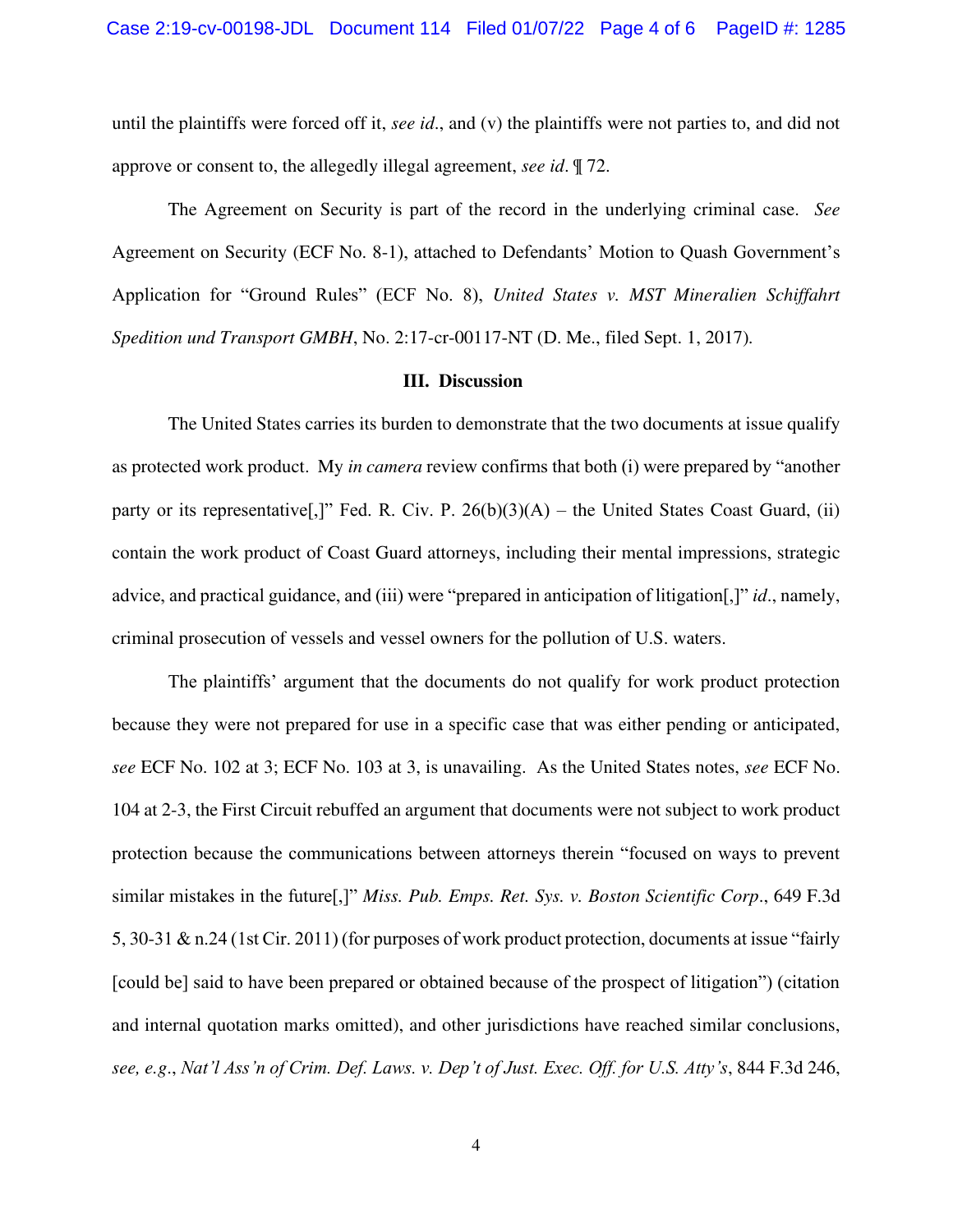249, 252, 254 (D.C. Cir. 2016) (even though so-called "Blue Book," a litigation manual for federal prosecutors, was not prepared "in anticipation of litigating a specific claim or case[,]" it qualified for work production protection because it was "*entirely* about the conduct of litigation[,]" "aimed directly for use in (and will inevitably be used in) litigating cases<sup>[1]</sup>, and "was prepared with the litigation of *all* charges and *all* cases in mind[,]" as a result of which it "undoubtedly was created in anticipation of – and for use in – foreseeable litigation, i.e., federal criminal prosecutions") (emphasis in original); *Hawkinson v. Immigr. & Customs Enf't*, Civil Action No. 20-10189-FDS, 2021 WL 3604845, at \*8-9 (D. Mass. Aug. 12, 2021) (ruling that documents drafted by Office of the General Counsel attorneys to provide guidance to agency clients were subject to work product protection when "they were prepared in anticipation of litigation because they provide guidance on how court staff and judges should handle bond hearings and alternatives to detention"; noting, "the case law refutes plaintiff's contentions that litigation manuals (that is, training materials for litigation) are not protected by the work-product doctrine").<sup>2</sup>

The United States represents, and it is apparent on the face of the documents at issue, that they were created to assist with the crafting of agreements on security in conjunction with anticipated criminal prosecution of vessels and vessel owners for pollution of U.S. waters. Indeed,

<sup>2</sup> Four cases cited by the plaintiffs for the proposition that work product protection is unwarranted, *see* ECF No. 102 at 3; ECF No. 103 at 3, are distinguishable, *compare Textron*, 577 F.3d at 27 (company's tax accrual work papers not entitled to work product protection when they were not prepared for use in litigation but rather "to fix the amount of the tax reserve on [the company's] books and to obtain a clean financial opinion from its auditor"); *Linde Thomson Langworthy Kohn & Van Dyke, P.C. v. Resolution Tr. Corp*., 5 F.3d 1508, 1515-16 (D.C. Cir. 1993) (rejecting plaintiff law firm's request to hold "that insured-insurer communications *as such* warrant an extension of the federal workproduct doctrine beyond its current confines" but recognizing that "some insured-insurer communications obviously could surmount the considerable restrictions of the doctrine to merit protection"); *Nat'l Union Fire Ins. Co. of Pittsburgh, Pa. v. Murray Sheet Metal Co*., 967 F.2d 980, 981-82, 985-86 (4th Cir. 1992) (remanding case when record before district court was inadequate to determine whether work product protection was properly claimed with respect to documents subpoenaed from contractor who was not a party to suit between insurer and reinsurer over liability for fire damage to building); *Coastal States Gas Corp. v. Dep't of Energy*, 617 F.2d 854, 858, 865 (D.C. Cir. 1980) (affirming district court's conclusion that, as to all but a few memoranda from regional counsel to auditors working in Department of Energy (DOE) field offices, DOE had failed to carry its burden to show that "litigation was fairly foreseeable" at the time the memoranda were prepared; noting that there was "no indication . . . that there was even the dimmest expectation of litigation when these documents were drafted").